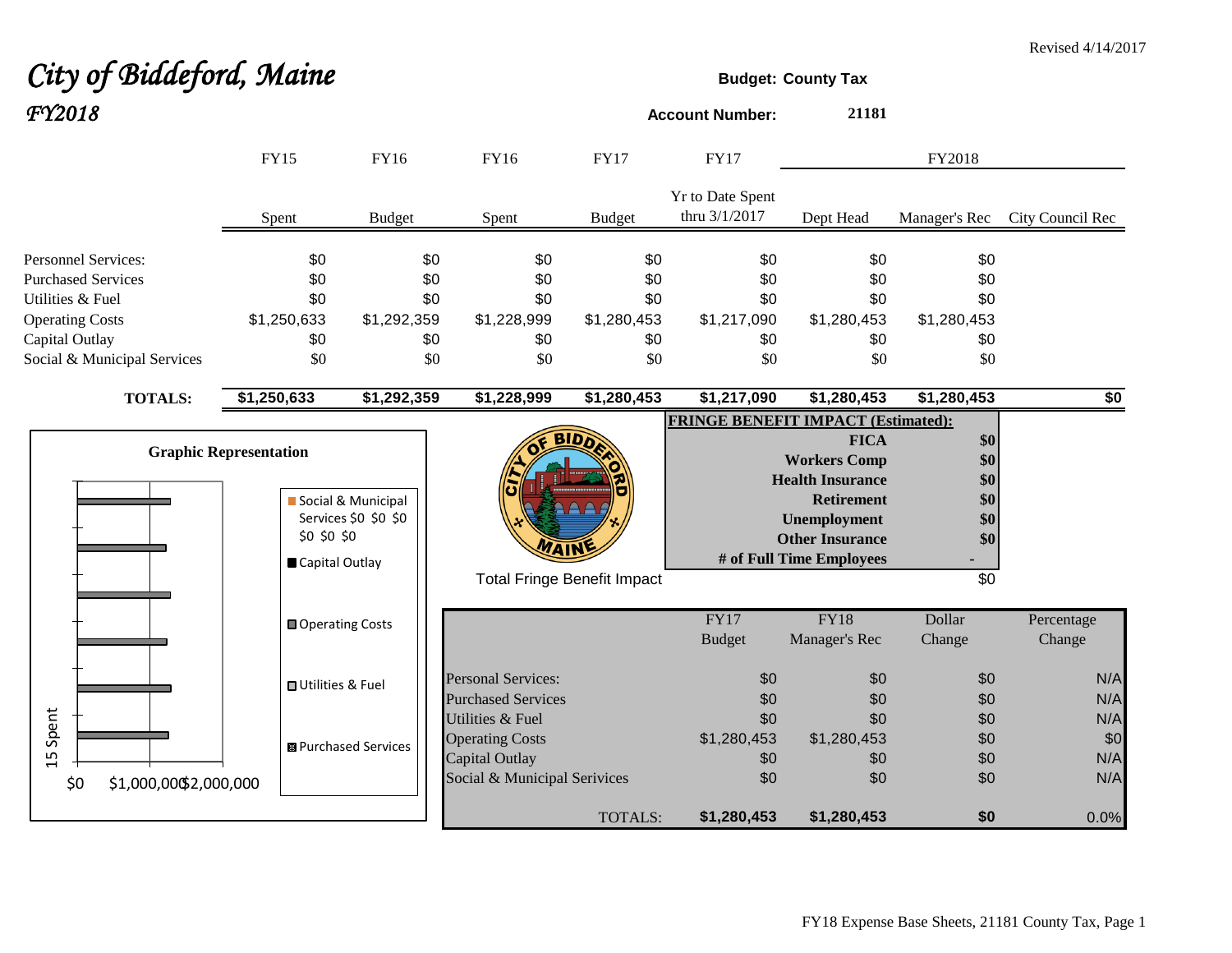## FY2018 Other Operating Costs

| Account       |                          | FY15        | FY16          | FY16        | <b>FY17</b>   | FY17                    | FY2018      |             |
|---------------|--------------------------|-------------|---------------|-------------|---------------|-------------------------|-------------|-------------|
| Number        | Description              | Spent       | <b>Budget</b> | Spent       | <b>Budget</b> | <b>Yr to Date Spent</b> | Dept Head   | Mgr's Rec   |
|               | 60749 County Tax Expense | \$1,250,633 | \$1,292,359   | \$1,228,999 | \$1,280,453   | \$1,217,090             | \$1,280,453 | \$1,280,453 |
| <b>Totals</b> |                          | \$1,250,633 | \$1,292,359   | \$1,228,999 | \$1,280,453   | \$1,217,090             | \$1.280.453 | \$1,280,453 |